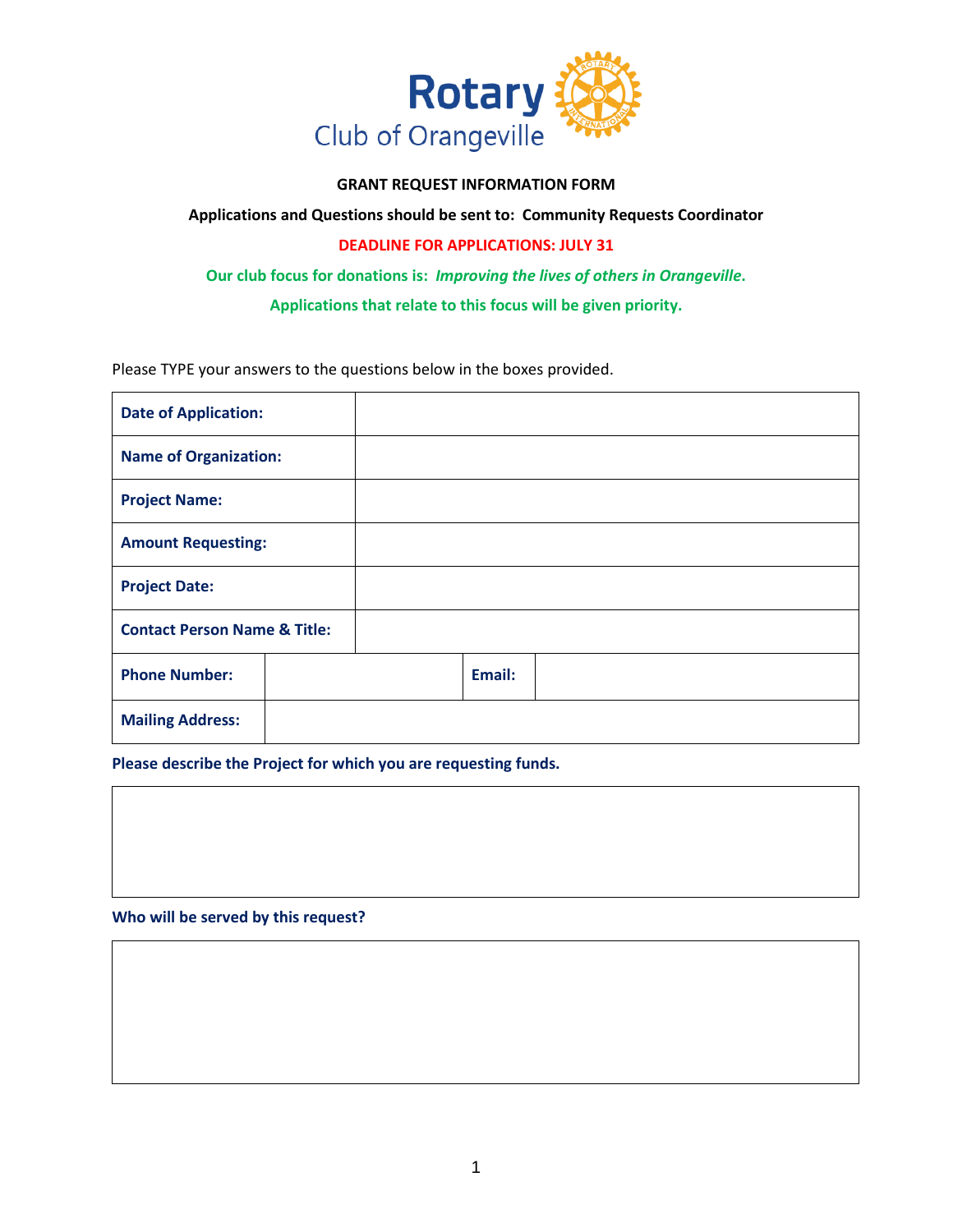

**How does your request align with RCO's charitable focus this year (see green text above)?**

**How will RCO funds be used with respect to this project?**

**How else is this project being funded?**

**How will you recognize RCO?**

**Are you willing to contribute person power to our fundraiser (ie: Orangeville Ribfest) that supports your project, including planning, soliciting of corporate sponsors, day of, and clean-up? If yes, how?**